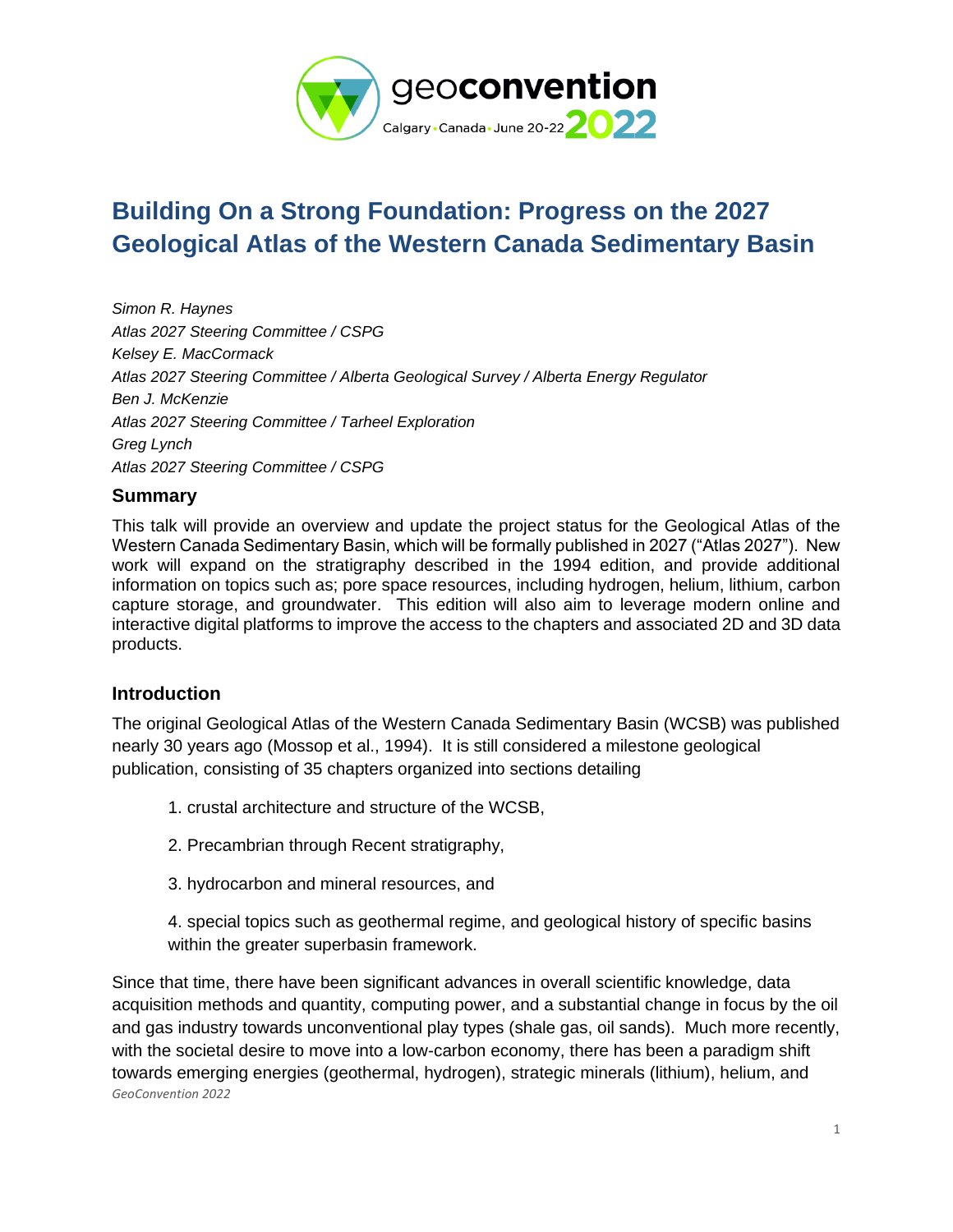

carbon capture and storage (CCUS) in the basin. The 2027 Atlas will not merely be an "update" of the previous work but will serve as guide as we navigate the Energy Transition and aim to better characterize, utilize, and understand the integrated nature of our pore space resources across this multi-jurisdictional superbasin.

The project is a collaborative effort between the CSPG (Canadian Society of Petroleum Geologists), GSC (Geological Survey of Canada) and the AGS (Alberta Geological Survey), and involves hundreds of contributors from government geological surveys and agencies, private companies, academia, and interested individuals.

### **Timeline / Scope / Workflow**

Timeline: The Atlas 2027 project was formally proposed in 2020, with a decision to proceed by all major partners in early 2021. The bulk of the technical work will be completed between 2022 and 2025, review and editing of all materials occurring in 2026, and the "final" version delivered in 2027 (Fig.1). "Final" being a loose term, as the Atlas is intended to function as a live document, with additional updates in the future as more data becomes available.



Figure 1. Flowchart of project milestones from 2020 through 2027.

Scope: The original 1994 Atlas focused primarily on Alberta, Saskatchewan and parts of eastern British Columbia and western Manitoba and utilized data from ~300,000 wells and large scale 2D seismic lines. The updated 2027 Atlas will expand the geographic area into the Mackenzie Corridor area of northern Canada to the shores of the Beaufort Sea (Fig.2), benefit by almost tripling the number of well bores (anticipate ~900,000 by 2027), and incorporate much more extensive 2D and 3D seismic into the regional geological interpretations.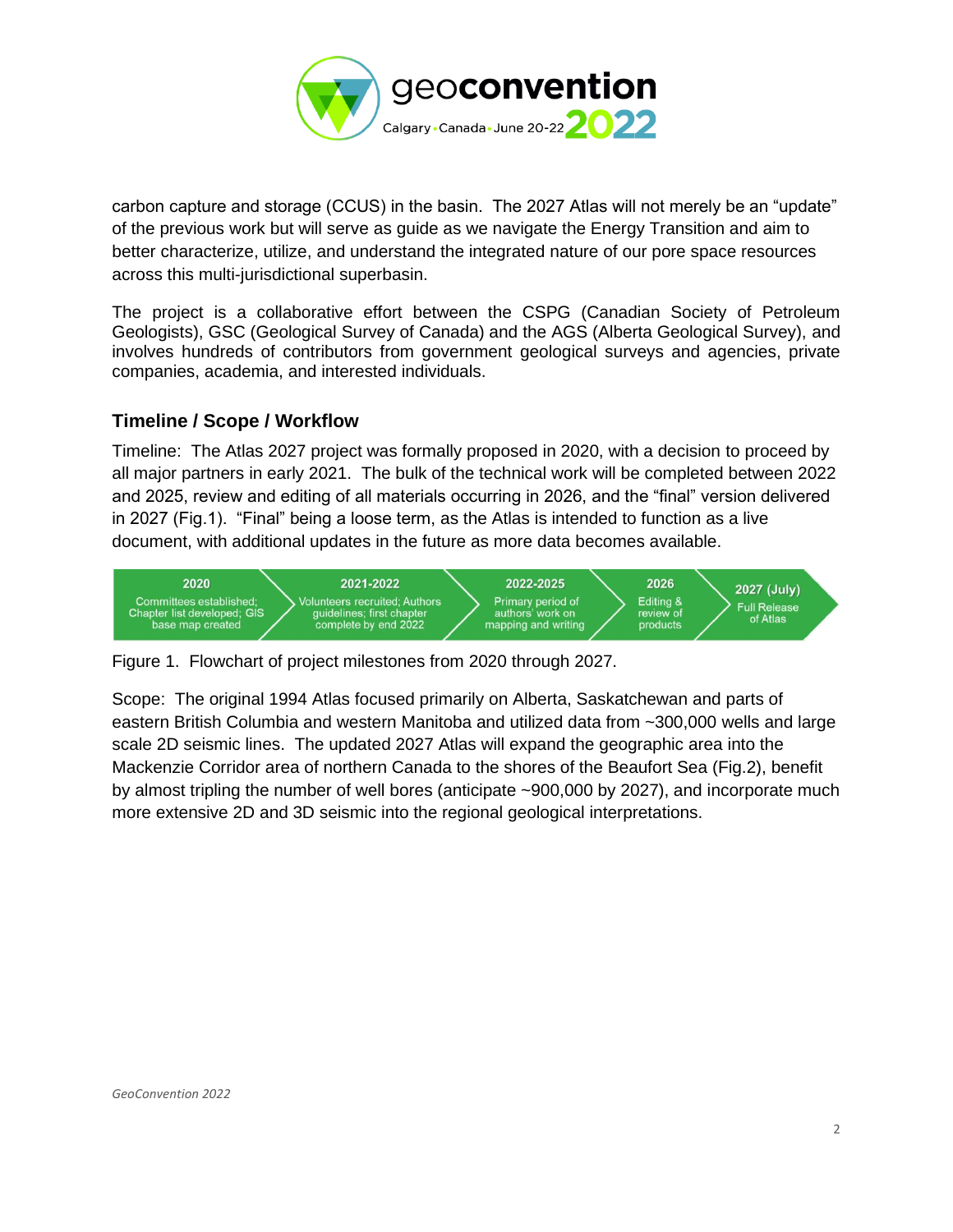



Figure 2. Original extent of the 1994 Atlas (solid line, dark green) and locations of the Steering Committee parent organizations indicated as red circles. Atlas 2027 will extend into the Northern Interior Platform, outlined in brown.

Types of data being prepared include,

- 1. Point data for well locations, tops, and outcrop locations,
- 2. Grids for structures/stratigraphy, facies belts, and isopachs (vertical thickness grids),
- 3. Modeled elevations surfaces for structure maps, and

*GeoConvention 2022*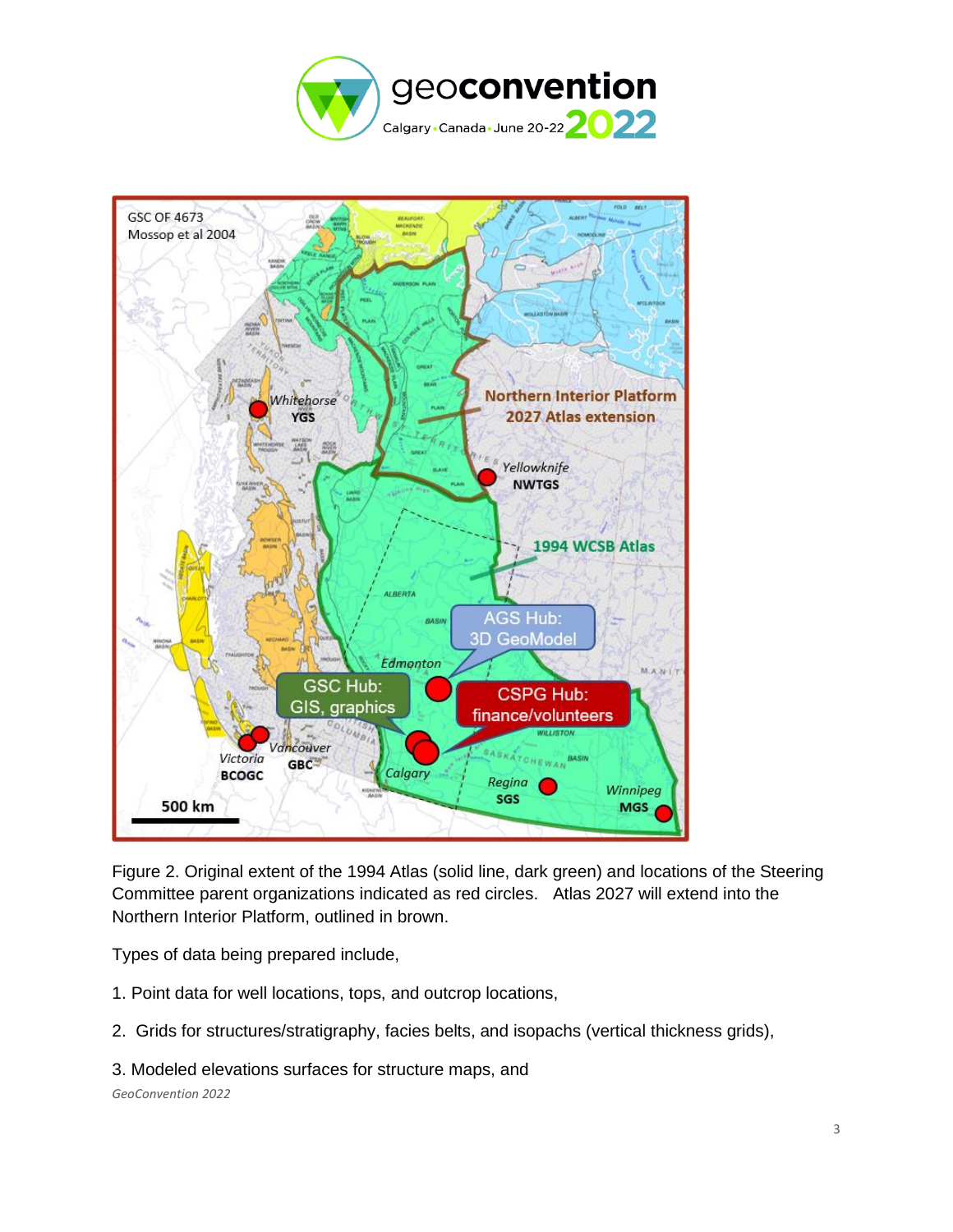

4. Vector files for erosional edges and other line data.

An objective for this enhanced version will be to integrate all geospatial data within a consistent 3D environment to ensure consistency amongst the data provided within the various chapters. Cross sections used in the original Atlas will be enhanced with new wells with modern geophysical borehole data where applicable.

Currently, there are 59 planned chapters and 140 authors who will contribute to the 2027 Atlas, and will include new, dedicated chapters on paleontology, impact structures, and neotectonics. A larger section entitled "Pore Space Resources" will encompass chapters on groundwater, geothermal resources, carbon capture utilization and storage, coal and mineral resources (including potash, lithium, helium, hydrogen and uranium) to more accurately reflect the energy potential in the WCSB. Nineteen chapters in the 1994 Atlas were dedicated to describing the stratigraphy of the WCSB, which will now be amended and expanded to 25 chapters in the new version. As an example, the Upper Devonian section will benefit from advanced seismic stratigraphy analyses and incorporate  $3<sup>rd</sup>$  and  $4<sup>th</sup>$  order sequence boundaries interpreted from core, well logs and new outcrop studies into basin-wide correlations. Contributions such as these will help to further refine our knowledge of the basin architecture and provide an increasingly broader regional perspective of the WCSB and the complex nature of the integrated resources within.

The Atlas 2027 project is organized with three main committees (Technical Support, Authors, Administrative Support) overseen by a Steering Committee composed of participants from NRCAN, CSPG, and various provincial and territorial geological surveys. Each of these committees' responsibilities will be briefly described to detail how this multijurisdictional organization is operating.

### **Notable Additions to the 2027 WCSB Atlas**

- Extended coverage of the WCSB (previously only included British Columbia, Alberta, Saskatchewan, Manitoba) to include the Northern Interior Platform within the Northwest Territories and Yukon.
- The geological units mapped across the WCSB will be modeled and geospatially crossreferenced with one another to ensure consistency and support integration of data from various chapters. The Alberta Geological Survey's 3D Geologic Framework of Alberta model [\(https://gfa-v3-ags-aer.hub.arcgis.com\)](https://gfa-v3-ags-aer.hub.arcgis.com/) will serve as a template. This will result in one of the largest, most regionally extensive and detailed 3D models of a superbasin in the world.
- 6 additional chapters characterizing the WCSB geology

*GeoConvention 2022*